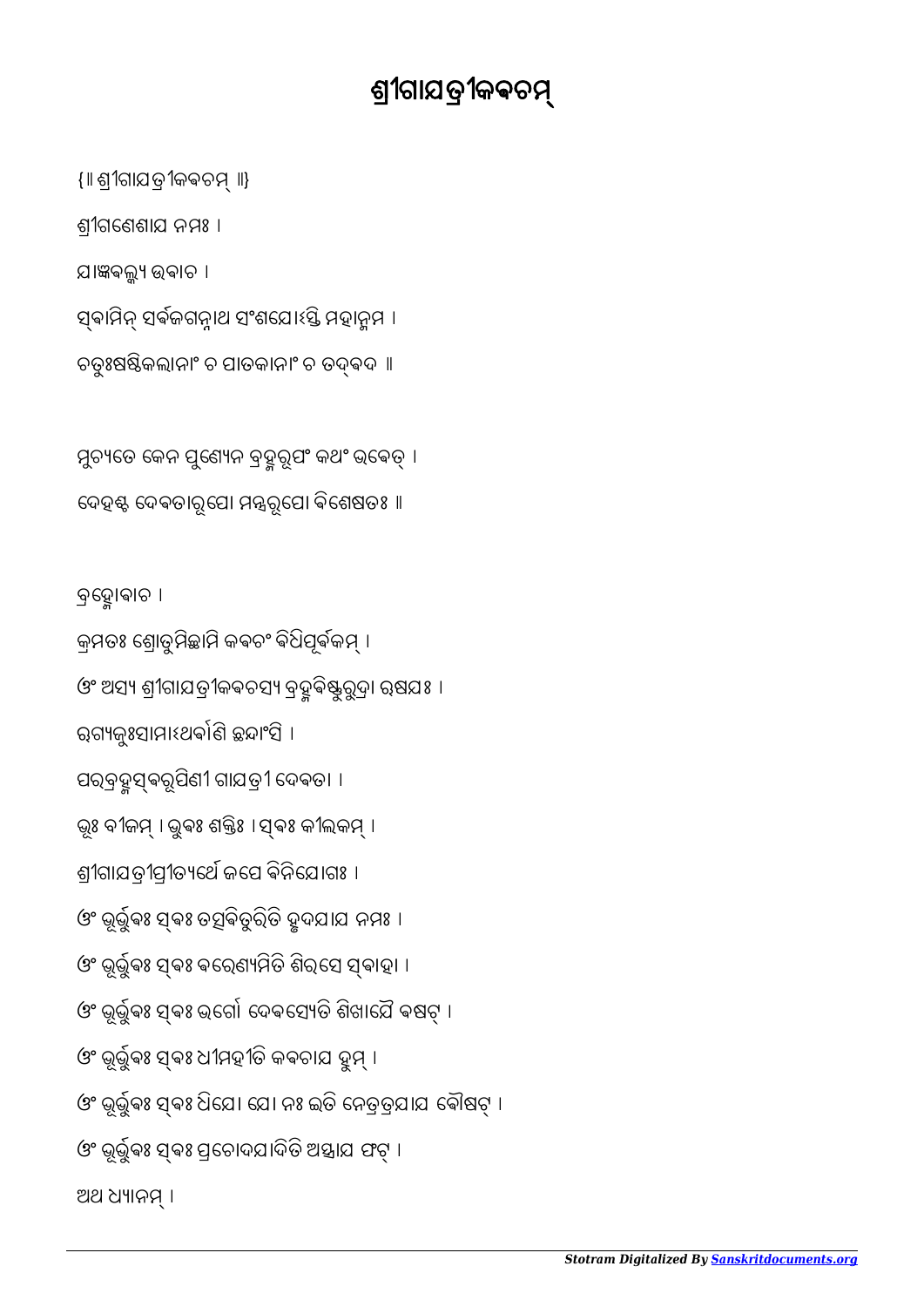ଲଲାଟେ ନଃ ପଦଂ ପାତୁ ମୂର୍ଦ୍ଧାନଂ ମେ ପ୍ରଚୋଦଯାତ୍ । ତଦ୍ବର୍ଣଃ ପାତୁ ମୂର୍ଦ୍ଧାନଂ ସକାରଃ ପାତୁ ଭାଲକମ୍ ॥ ୭ ॥

ଦେବସ୍ୟ ମେ ତୁ ହୃଦଯଂ ଧୀମହୀତି ଗଲଂ ତଥା । ଧିଯେ। ମେ ପାତୁ ଜିହୁବାଯାଂ ଯଃ ପଦଂ ପାତୁ ଲୋଚନେ ॥ ୬ ॥

ତତ୍ପଦଂ ପାତୁ ମେ ପାଦୌ ଜଂଘେ ମେ ସବିତୃଃ ପଦମ୍ । ଵେରଣଂ କଟିେଦଶଂ ତୁ ନାଭିଂ ଭଗେଥୖଵ ଚ ॥ ୫॥

ଉର୍ଧ୍ବଂ ବ୍ରହ୍ମାଣୀ ମେ ରକ୍ଷେଦଧସ୍ତାଦ୍ବୈଷ୍ଟବୀ ତଥା । ଏଵଂ ଦଶ ଦିେଶା ରେଵେତା ଭୁଵେନଵରୀ ॥ ୪॥

ପାଵମାନୀଂ ଦିଶଂ ରେଵମାନଵିଲାସିନୀ । ଦିଶଂ ରୌଦ୍ରୀମବତୁ ମେ ରୁଦ୍ରାଣୀ ରୁଦ୍ରରୂପିଣୀ ॥ ୩ ॥

ପାବକୀଂ ଚ ଦିଶଂ ର୍କ୍ଷେତ୍ପାବକୋଜ୍କକଲଶାଲିନୀ । ଯାତୁଧାନୀଂ ଦିଶଂ ରେଦାତୁଧାନଗଣାଦନୀ ॥ ୨॥

ଓଂ ଗାଯତ୍ରୀ ପୂର୍ବତଃ ପାତୁ ସାବିତ୍ରୀ ପାତୁ ଦକ୍ଷିଣେ । ବ୍ରହ୍ମବିଦ୍ୟା ତୁ ମେ ପଣ୍ଟାଦୁତ୍ତରେ ମାଂ ସରସ୍ବତୀ ॥ ୧ ॥

ମୁକ୍ତାବିଦ୍ରୁମଦ୍ଦେମନୀଲଧବଲ୍ଚ୍ଚାପୈର୍ମୁଟୈସ୍ତୀକ୍ଷଣୈ-ର୍ଯୁକ୍ତାମିନ୍ଦୁନିବଦ୍ଧରତ୍ନମୁକୁଟାଂ ତତ୍ତ୍ୱବାର୍ଥବର୍ଶାତ୍ତ୍ୱିକାମ୍ । ଗାଯତ୍ରୀଂ ବରଦାଭଯାଙ୍କୁଶକଶାଂ ଶୁଭ୍ରଂ କପାଲଂ ଗୁଣଂ ଶଂଖ, ଚକ୍ରମଥାର୍ବିନ୍ଦୁଯୁଗଲଂ ହସ୍ତୈର୍ବହନ୍ତୀଂ ଭଜେ ॥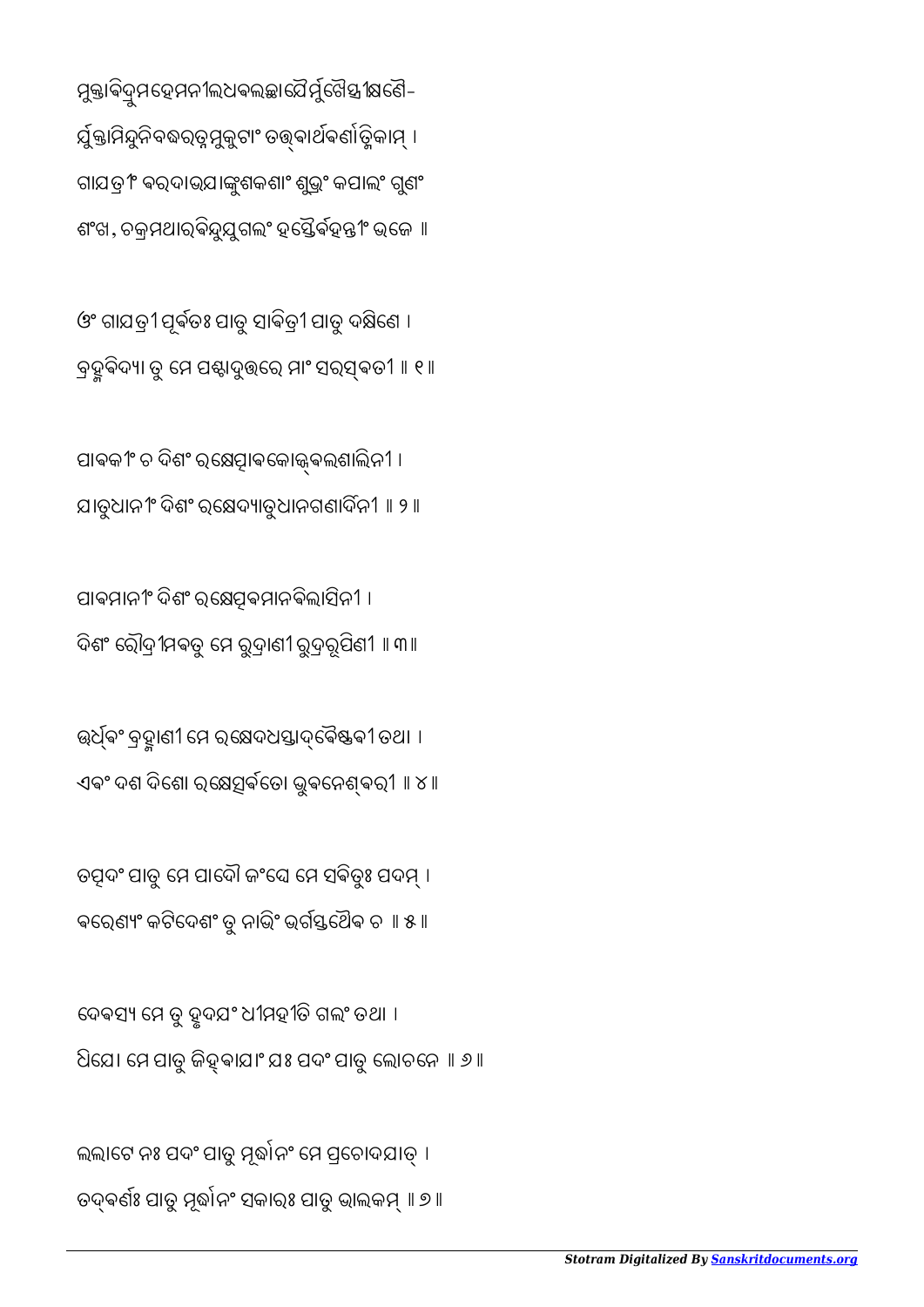ୀେଗାବାହଣମିତାଦିେଦାହାଦଖିଲପାତେକୖଃ ।

ଚତୁଃଷଷିକଲାବିଦ୍ୟାସକଲୈଶ୍ବର୍ଯସିଦ୍ଧିଦମ୍ । ଜପାର୍ୟେ ଚ ହୃଦଯଂ ଜପାନ୍ତେ କବଚଂ ପଠେତ୍ ॥ ୧୫ ॥

ଇଦଂ ତୁ କବଚଂ ଦିବ୍ୟଂ ବାଧାଶତବିନାଶକମ୍ ॥ ୧୪ ॥

ସର୍ବତଃ ସର୍ବଦା ପାତୁ ଆପୋଜ୍ୟୋତୀତି ଷୋଡଶୀ ।

ଦକାରେ। ଗୁଲ୍ଫଦେଶଂ ତୁ ଯାକାରଃ ପାଦଯୁଗ୍ମକମ୍ । ଜାତବେଦେଡି ଗାଯତ୍ରୀ ତ୍ୟମ୍ଭକେତି ଦଶାକ୍ଷରା ॥ ୧୩॥

ଗୁହ୍ୟଂ ରକ୍ଷତୁ ଯୋକାର ଉରୁ ମେ ନଃ ପଦାକ୍ଷରମ୍ । ପ୍ରକାରୋ ଜାନୁନୀ ରକ୍ଷେଚ୍ଚୋକାରୋ ଜଂଘଦେଶଯୋଃ ॥ ୧୨ ॥

ମକାେରା ହୃଦଯଂ ରେିକାେରା ଜଠରଂ ତଥା । ଧିକାରେ। ନାଭିଦେଶଂ ତୁ ଯୋକାର୍ସ୍ତୁ କଟିଦ୍ବଯମ୍ ॥ ୧୧॥

ଦେକାର୍ଃ କଣଦେଶେ ଚ ବକାର୍ଃ ସ୍କନ୍ଧଦେଶଯୋଃ । ସ୍ୟକାରୋ ଦକ୍ଷିଣଂ ହସ୍ତଂ ଧୀକାରୋ ବାମହସ୍ତକେ ॥ ୧୦ ॥

ଣିକାର୍ୟ୍ଭବଧରୋଷ୍ଟେ ଚ ଯଂକାର୍ୟ୍ଭବଧରୋଷ୍ଠକେ । ଆସ୍ୟମଧ୍ୟେ ଭକାର୍ୟ୍ସ୍ ର୍ଗୋକାର୍ଷ୍ଟିବୁକେ ତଥା ॥ ୯ ॥

ଚକ୍ଷୁଷୀ ମେ ବିକାର୍ସ୍ତୁ ଶ୍ରୋତ୍ରଂ ରକ୍ଷେତ୍ତୁ କାର୍କଃ । ନାସାପୁଟେ ବକାରେ। ମେ ରେକାର୍ସ୍ତୁ କପୋଲଯୋଃ ॥ ୮ ॥